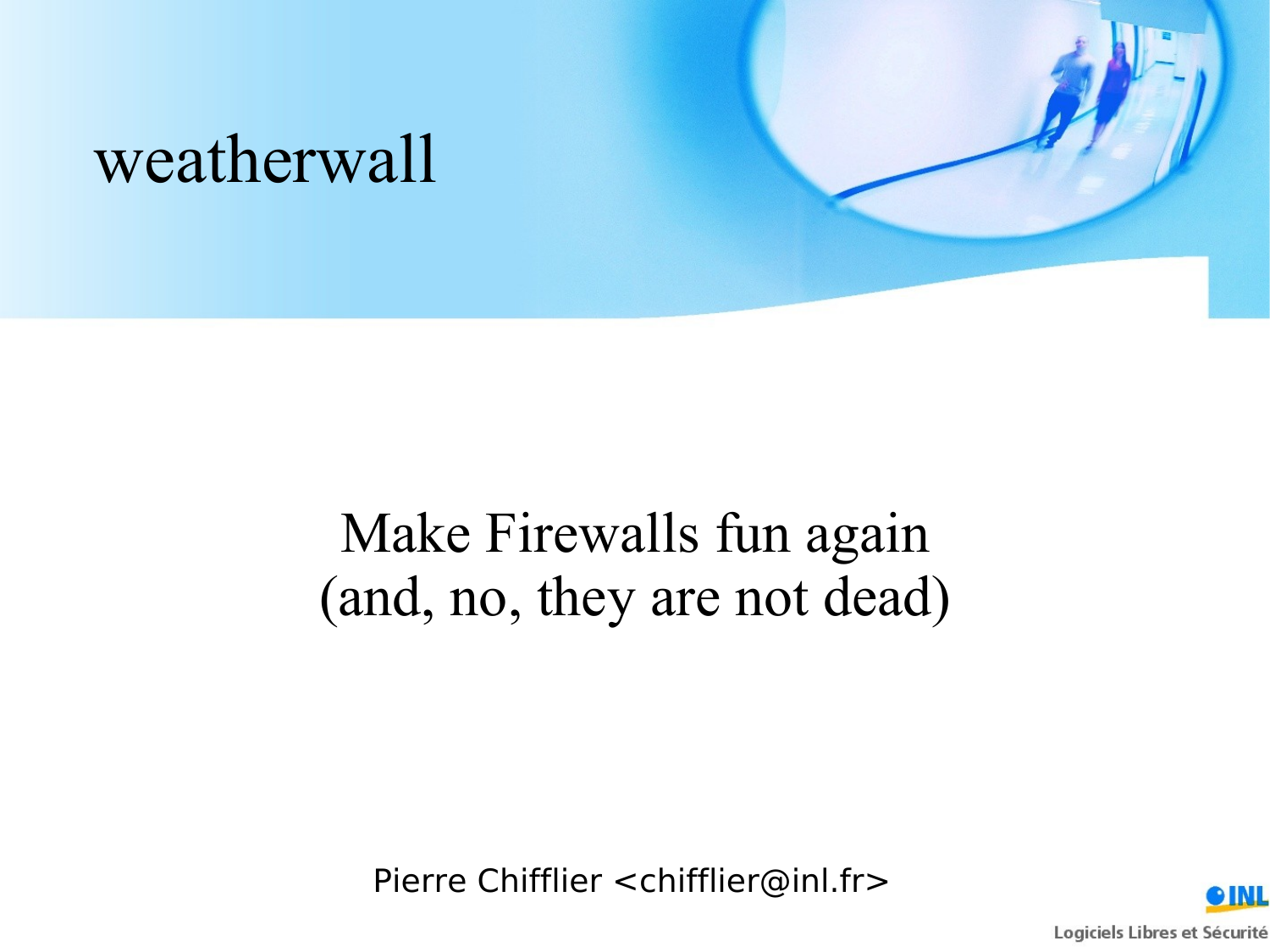#### What's this ?



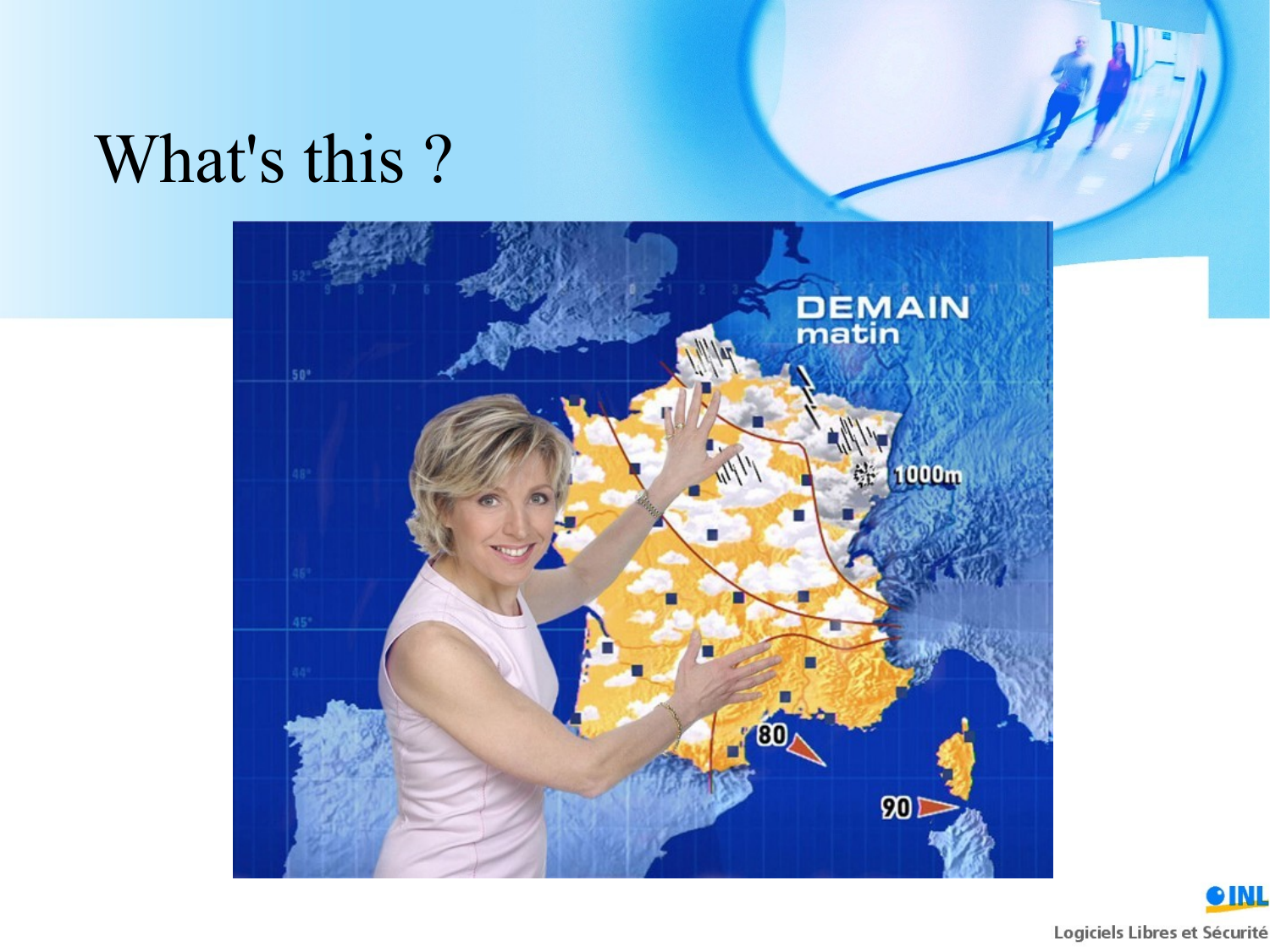

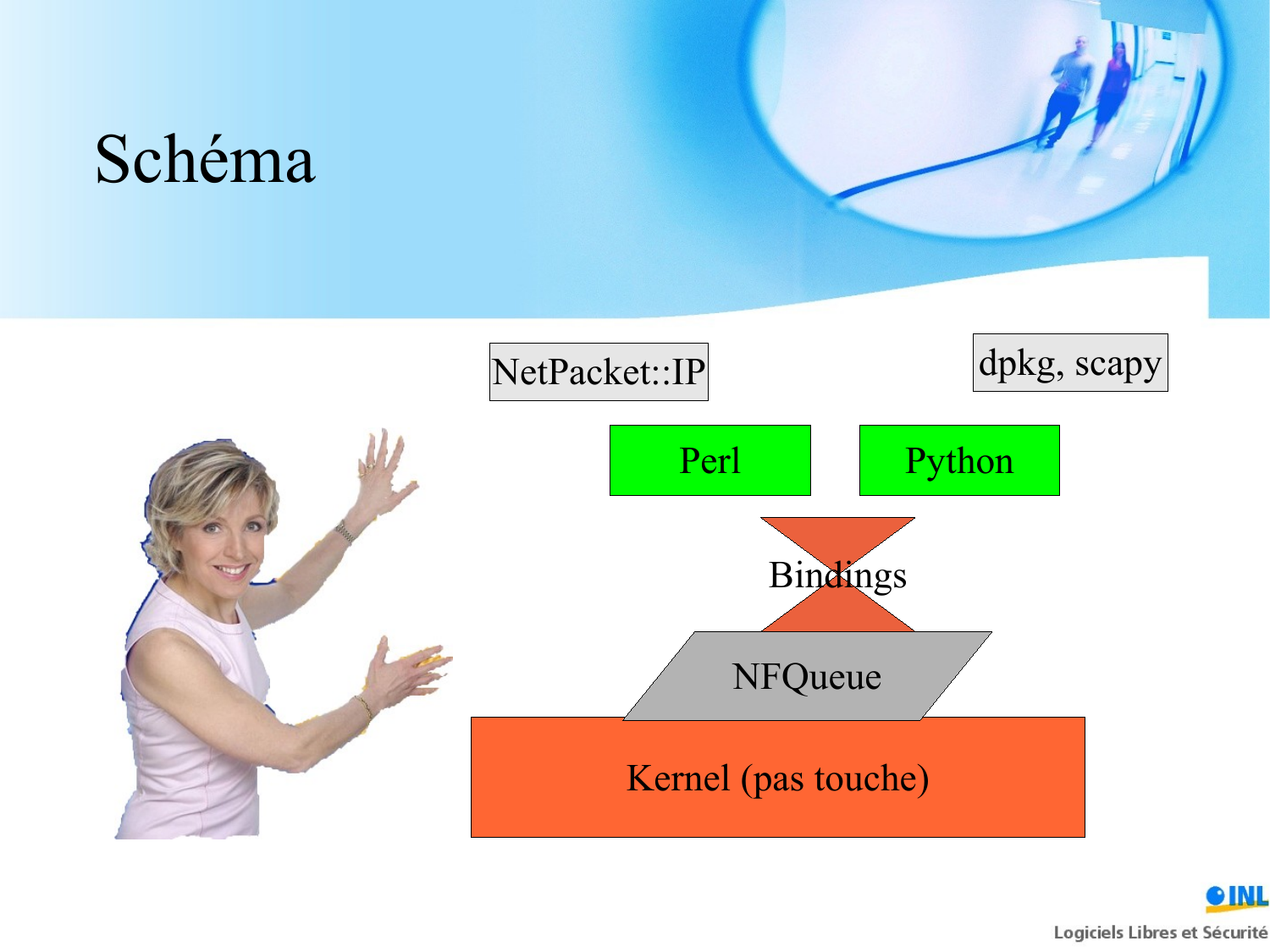## Le code





- my \$ip\_obj = NetPacket::IP>**decode**(\$payload);
- my \$record = **get\_city**(\$ip\_obj>{dest\_ip});
- my \$city = \$record>city;

my \$weather = **get\_weather**(\$city);

if (**\$weather>{conditions} =~ m/[Rr]ain/** and \$city neq "Rennes")

\$payload>set\_verdict(\$nfqueue::**NF\_DROP**); return 0;

\$payload>set\_verdict(\$nfqueue::**NF\_ACCEPT**);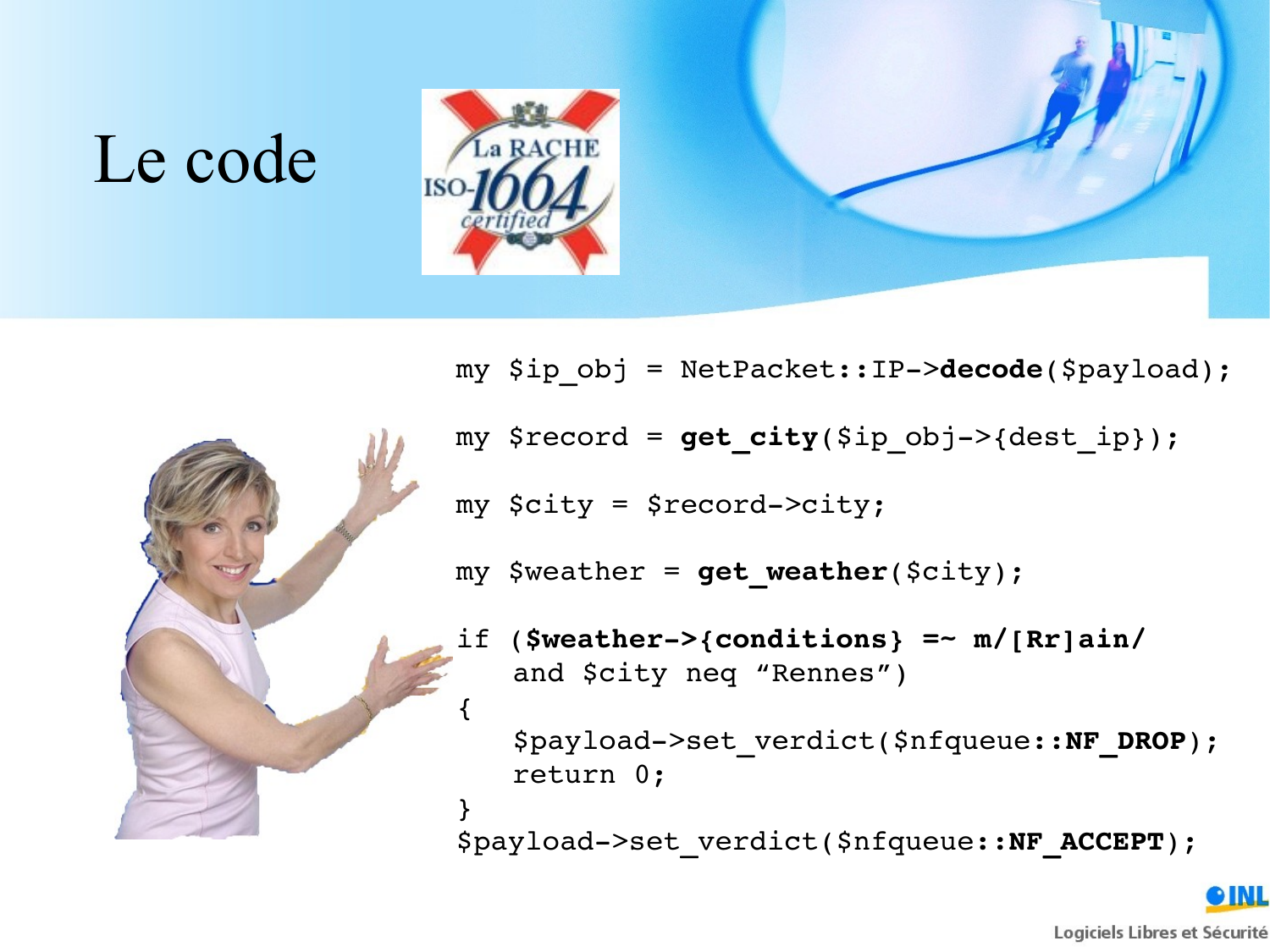## Le code





Logiciels Libres et Sécurité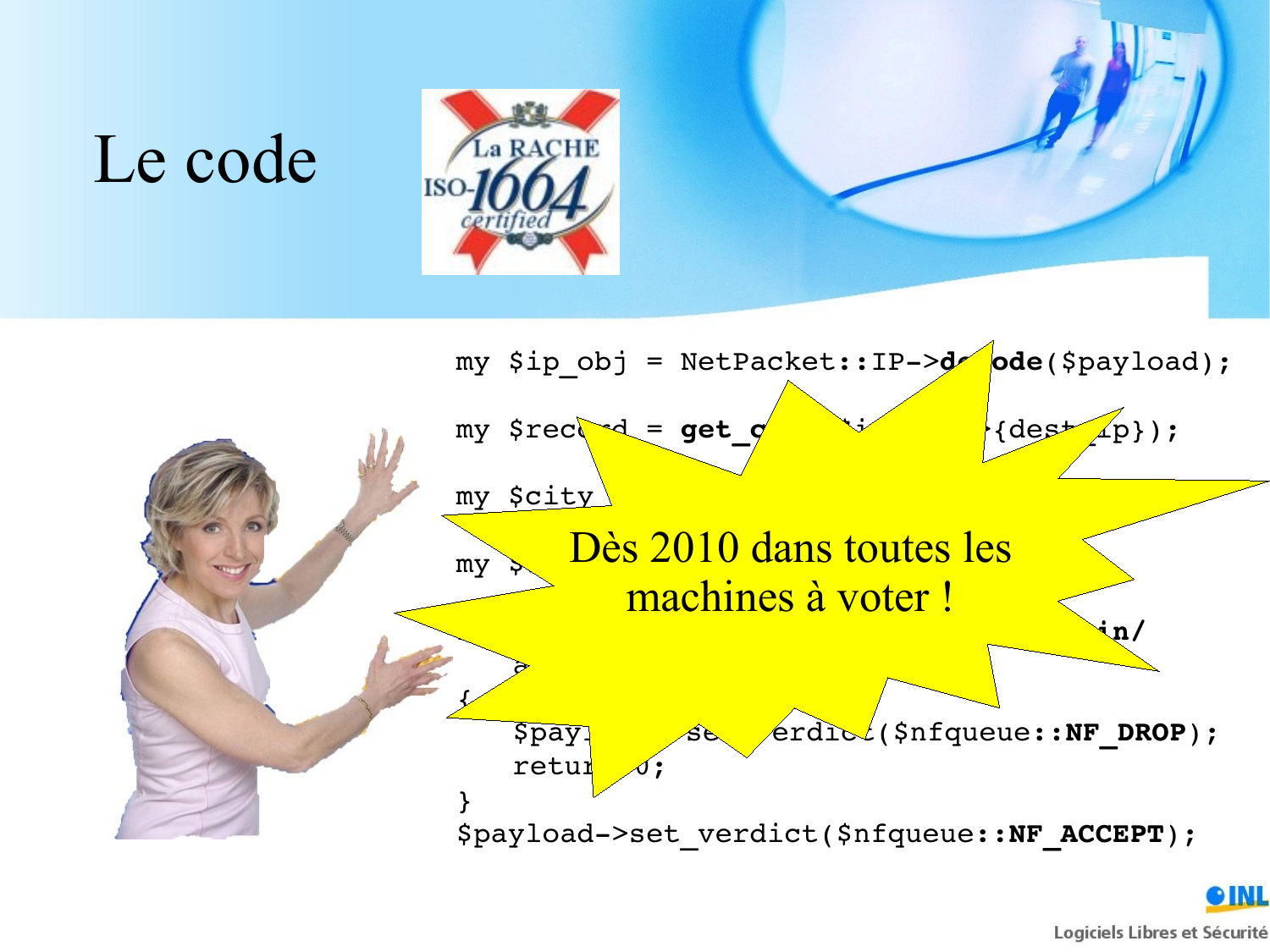### Le truc sérieux

- Bindings de haut niveau sur nfqueue
- CMake, swig
- Licence GPL
- Layer7 en 10 lignes (ou presque)
- A vous de trouver

 $\mathbf{A}$ 

```
if ($tcp_obj>{flags} & NetPacket::TCP::PSH) {
    if ($tcp_obj>{dport} == 80) {
        check http($tcp obj->{data})
    or
return $payload>set_verdict($nfqueue::NF_DROP);
  }
}
my \thetahttp checks = (
    "^GET ",
    "<sup>^</sup>User-Agent",
);
sub check http
{
    my $data = shift;
    foreach my $check (@http_checks) {
        return 0 unless ($data =~ /$check/moi);
    }
                                                   TN T
    return 1;
                                      Logiciels Libres et Sécurité
```